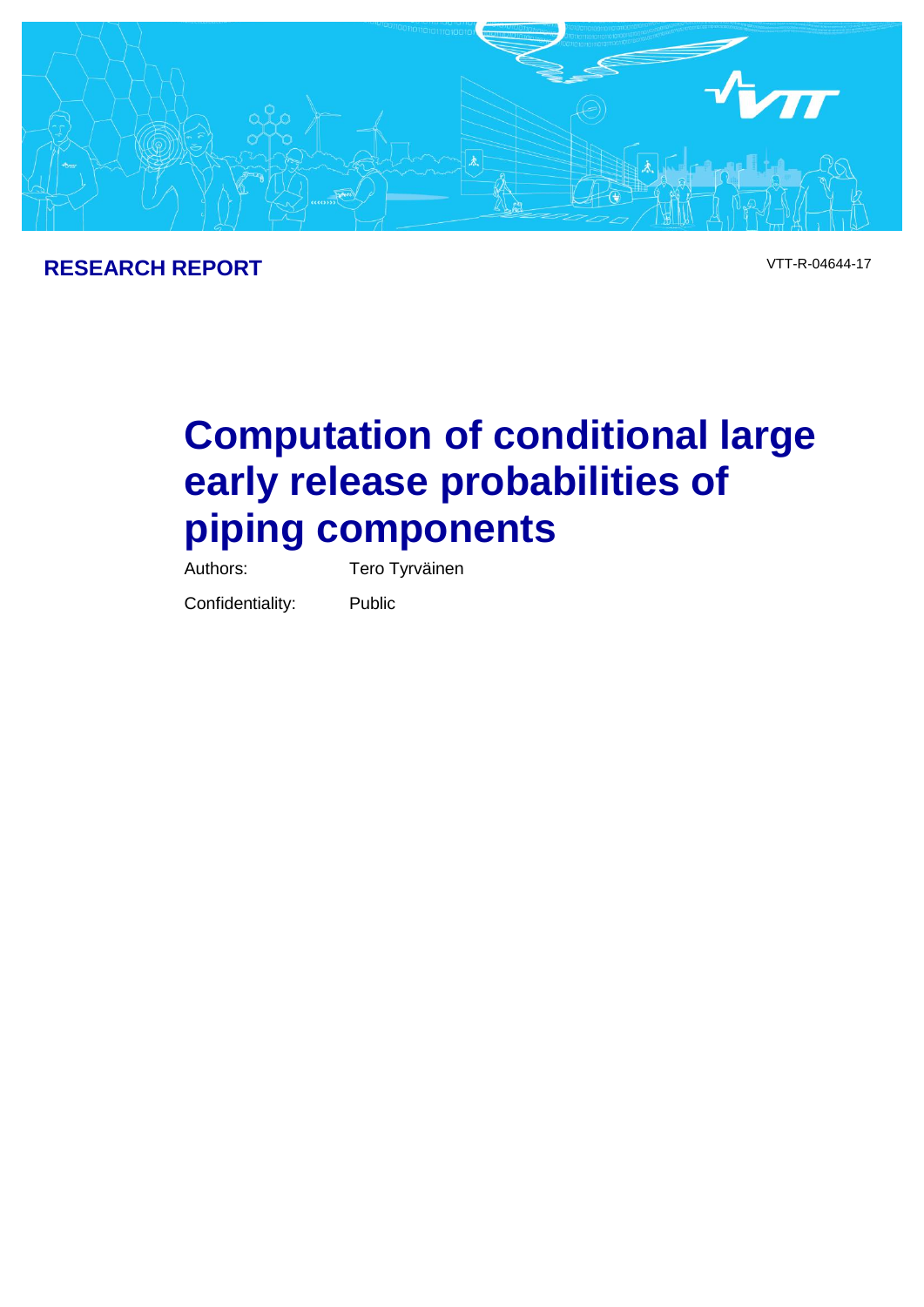

| <b>Report's title</b>                                                             |                                  |  |  |  |  |  |  |
|-----------------------------------------------------------------------------------|----------------------------------|--|--|--|--|--|--|
| Computation of conditional large early release probabilities of piping components |                                  |  |  |  |  |  |  |
| Customer, contact person, address                                                 | <b>Order reference</b>           |  |  |  |  |  |  |
| State Nuclear Waste Management Fund (VYR), VTT                                    |                                  |  |  |  |  |  |  |
|                                                                                   |                                  |  |  |  |  |  |  |
| <b>Project name</b>                                                               | <b>Project number/Short name</b> |  |  |  |  |  |  |
| Analysis of Fatigue and Other cUmulative ageing to exteND                         | 113412/FOUND                     |  |  |  |  |  |  |
| lifetime                                                                          |                                  |  |  |  |  |  |  |
| Author(s)                                                                         | <b>Pages</b>                     |  |  |  |  |  |  |
| <b>Tero Tyrväinen</b>                                                             | 16/2                             |  |  |  |  |  |  |
| <b>Keywords</b>                                                                   | Report identification code       |  |  |  |  |  |  |
| Risk-informed in-service-inspections, probabilistic risk                          | VTT-R-04644-17                   |  |  |  |  |  |  |
| assessment, nuclear safety, pipe                                                  |                                  |  |  |  |  |  |  |
| <b>Summary</b>                                                                    |                                  |  |  |  |  |  |  |

In-service inspections are applied to safety important pipe components in nuclear power plants (NPPs) to ensure their structural reliability. In risk-informed in-service inspections (RI-ISI), these inspections are planned according to risk importance of piping components. The quantitatively computed risk of a piping component combines the probability of the failure and the associated consequences.

This report focuses on estimating the consequences of piping component failures. Conditional large early release probability (CLERP) is used as the consequence measure. It is demonstrated how CLERP values of piping component failures can be calculated automatically in the new RI-ISI feature of probabilistic risk assessment (PRA) software FinPSA. The RI-ISI feature enables detailed modelling of the consequences of piping component failures without complicating the PRA model itself.

| <b>Confidentiality</b>                                                                                                                                                                                                         | <b>Public</b>                                 |                                                        |  |  |  |  |
|--------------------------------------------------------------------------------------------------------------------------------------------------------------------------------------------------------------------------------|-----------------------------------------------|--------------------------------------------------------|--|--|--|--|
| Espoo 2.11.2017<br><b>Written by</b>                                                                                                                                                                                           | <b>Reviewed by</b>                            | Accepted by                                            |  |  |  |  |
| Tero Tyrväinen<br><b>Research Scientist</b>                                                                                                                                                                                    | U<br>Otso Cronvall<br><b>Senior Scientist</b> | Elm Lehm<br>Eila Lehmus<br><b>Research Team Leader</b> |  |  |  |  |
| VTT's contact address<br>P.O. Box 1000, 02044 VTT                                                                                                                                                                              |                                               |                                                        |  |  |  |  |
| Distribution (customer and VTT)                                                                                                                                                                                                |                                               |                                                        |  |  |  |  |
| SAFIR2018 Reference Group 5 (Structural Integrity);<br>VTT Archive (2)                                                                                                                                                         |                                               |                                                        |  |  |  |  |
| The use of the name of VTT Technical Research Centre of Finland Ltd in advertising or publishing of a part of this<br>report is only permissible with written authorisation from VTT Technical Research Centre of Finland Ltd. |                                               |                                                        |  |  |  |  |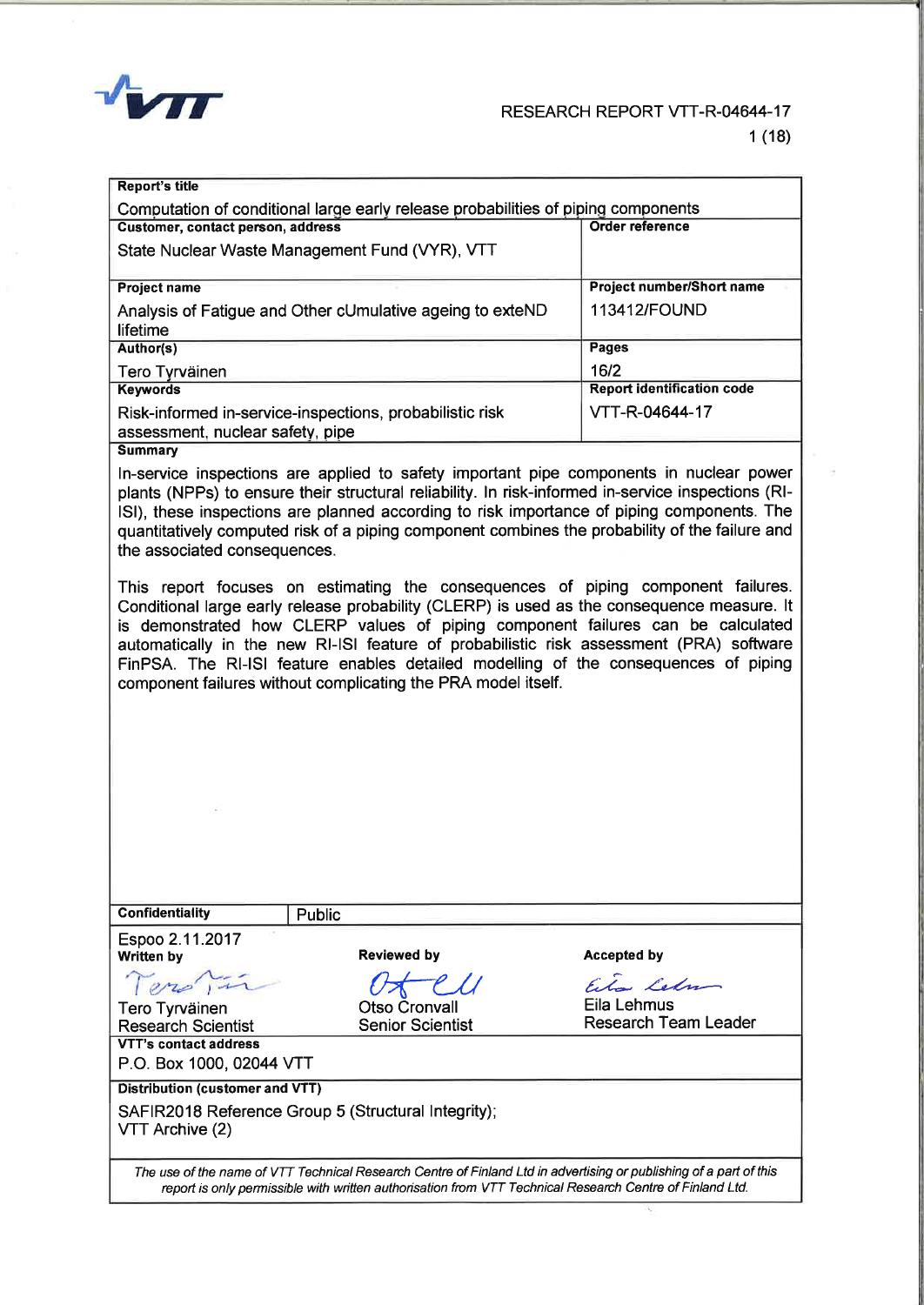

# **Contents**

| 3.1<br>3.2 <sub>2</sub><br>3.3 |  |
|--------------------------------|--|
|                                |  |
| 41                             |  |
|                                |  |
|                                |  |
| 6.1                            |  |
|                                |  |
|                                |  |
|                                |  |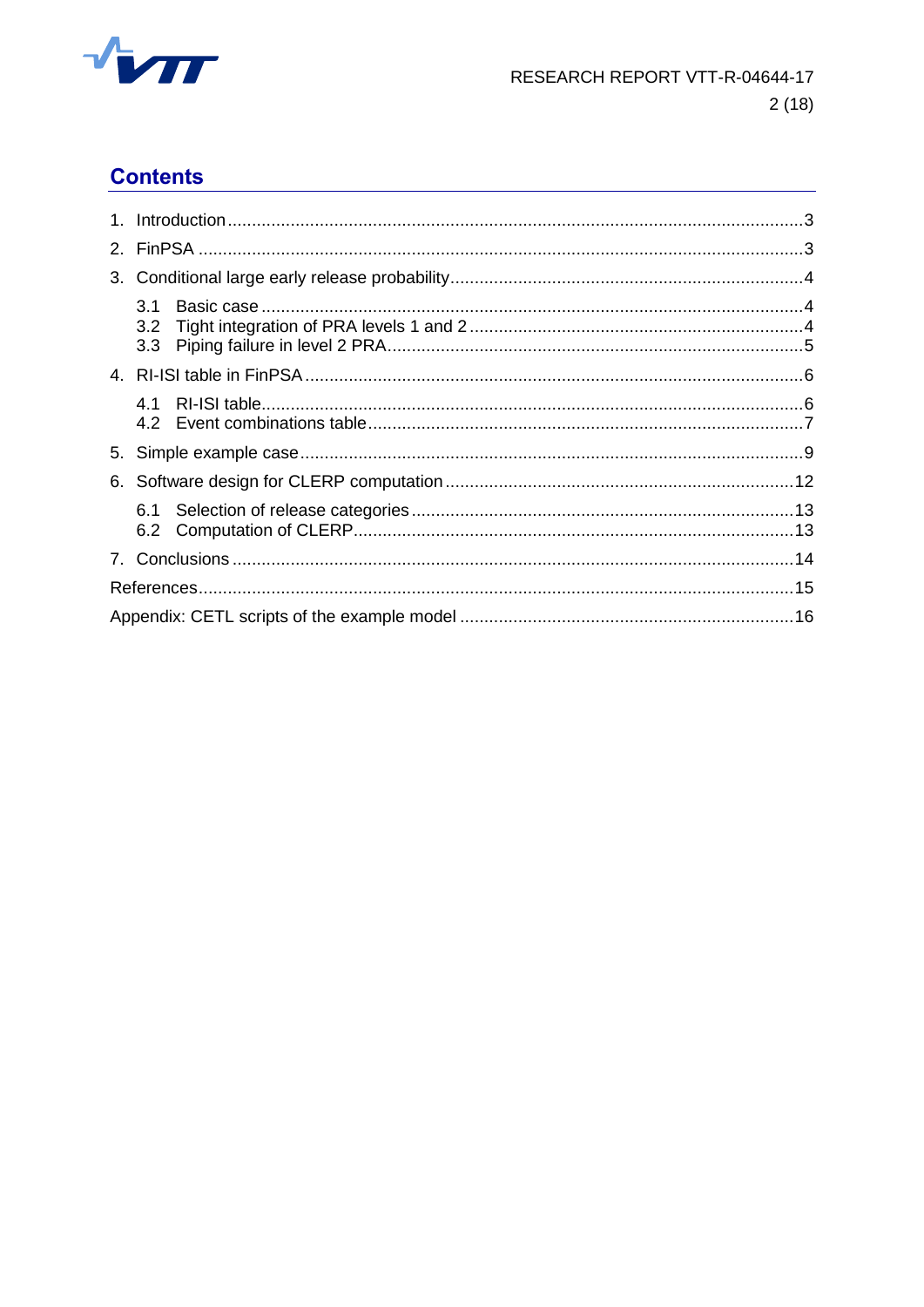

## **1. Introduction**

In-service-inspections are applied to safety important pipe components in nuclear power plants (NPPs) to ensure their structural reliability. In Finland, in-service-inspections are planned carefully so that the risk of nuclear accident, employees' exposure to radiation and the cost of inspections are in balance and within acceptable limits. This approach is called risk informed in-service inspection (RI-ISI) [1].

Probabilistic risk assessment (PRA) is used to calculate the quantitative risk of a nuclear accident and to analyse the importance of different systems and components [2]. PRA's main purpose is to support risk informed decision making. PRA also supports RI-ISI analyses by quantifying the consequences of pipe failures.

A previous research project report [3] presents a study concerning the connection between PRA and RI-ISI analyses. In that report, it was identified that it would be beneficial to develop automatic piping failure consequence calculator in PRA software. Hence, report [4] introduced a new RI-ISI feature which calculates the conditional core damage probabilities (CCDPs) of piping component failures in the PRA software FinPSA [5]. Conditional large early release probability (CLERP) is another important consequence measure. Therefore, this report extends the previously developed RI-ISI feature by adding CLERP computation capability.

The rest of this report is structured as follows. FinPSA software is briefly presented in Section 2. Section 3 discusses how CLERP values can be calculated. Section 4 presents the RI-ISI feature in FinPSA software, and Section 5 demonstrates the CLERP computation with a simplified example model. In Section 6, the software design of the CLERP computation is elaborated. Section 7 concludes the study.

## **2. FinPSA**

FinPSA is a software tool for full-scope PRA [5]. FinPSA supports PRA levels 1 and 2. Level 1 PRA concerns accident sequences leading to core damage and calculation of the core damage frequency. Level 2 PRA concerns the progression of severe accidents after core damage and calculation of frequencies and amounts of radioactive releases.

In level 1 PRA, FinPSA uses event trees and fault trees [2, 6]. An event tree represents how an accident can evolve from an initiating event via failures of safety systems to a consequence, e.g. core damage. A fault tree represents which events can cause the analysed system to fail. Fault trees are linked to branching points in event trees. From fault trees, minimal cut sets are solved. Minimal cut sets are minimal combinations of events that can cause the top event, e.g. core damage. Probabilistic analysis is performed based on minimal cut sets and reliability data of components.

Level 2 PRA part of FinPSA is based on dynamic containment event trees (CETs) and CETL programming language [7]. The CETL language is used to define functions to calculate conditional probabilities of event tree branches, timings of the accident progression and amounts of releases. The CET models are solved by Monte Carlo simulations.

Large early release frequency (LERF) is usually considered as the main result of level 2 PRA. PRA levels 1 and 2 need to be integrated so that LERF can be calculated. In FinPSA, level 1 results are passed to level 2 as plant damage states (PDS). Level 1 results are categorised into PDSs using interface trees which are similar to event trees except that they take level 1 sequences as inputs. Each PDS has its own CET in level 2. Using level 1 event trees and interface trees in combination, minimal cut sets are generated for a PDS, and the frequency of the PDS is calculated from the minimal cut sets.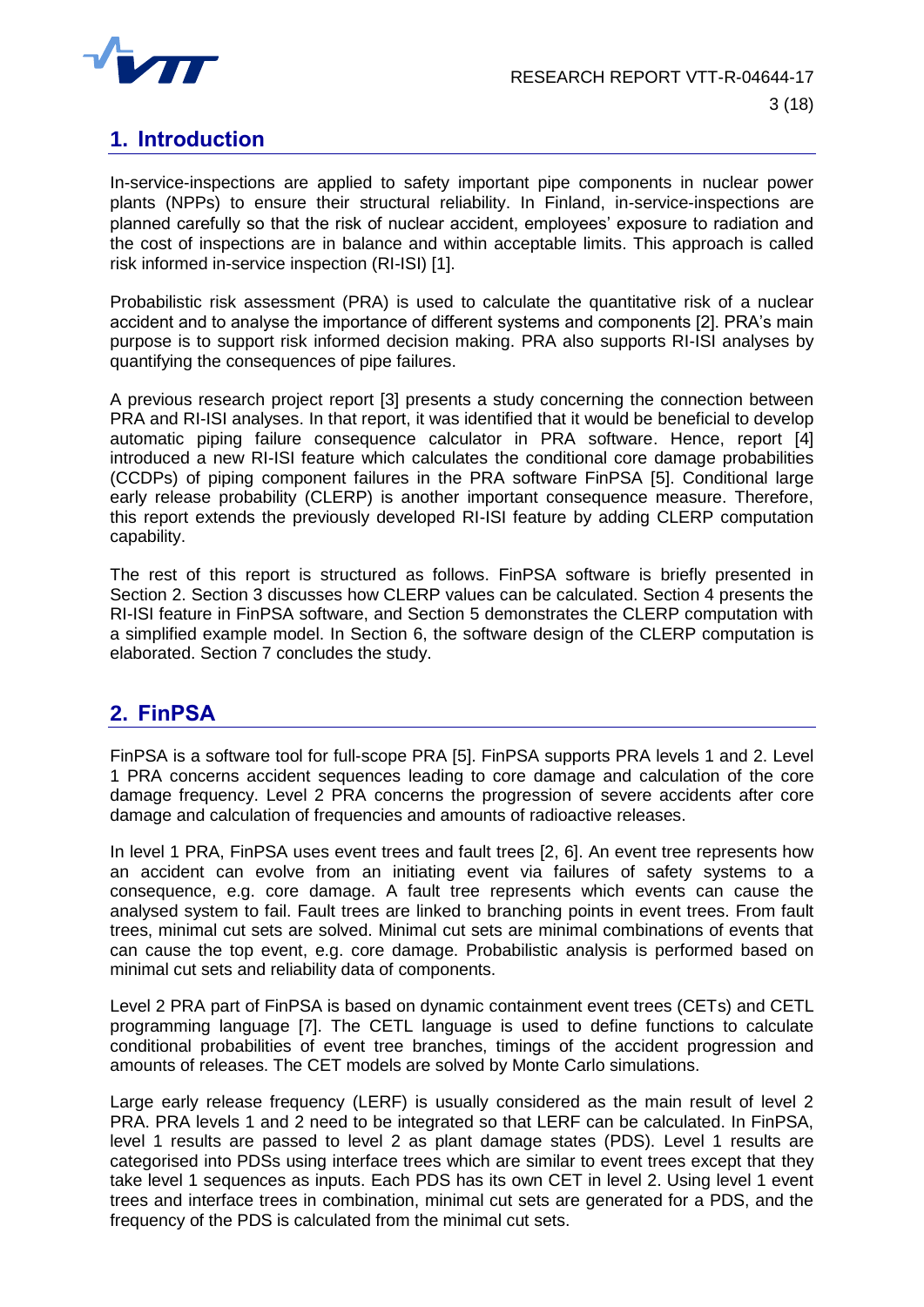

Verification and validation (V&V) procedures have been established for FinPSA [8, 9]. For each new version, a set of V&V runs/tests is performed. This set contains the most important validation runs (e.g. generation of minimal cut sets for a set of models) and tests for new and modified properties.

## **3. Conditional large early release probability**

This chapter develops formulas for the computation of the CLERP. The first step is to calculate the probability/frequency of each PDS with the condition that the analysed piping failure occurs. Conditional plant damage state probability/frequency (CPDSP/CPDSF) can be calculated from the minimal cut sets in the same way as CCDP/CCDF in ref. [4].

Level 2 PRA part of the calculation is different because it contains a complex non-binary simulation model which does not contain basic events like level 1. Level 2 accident sequences are categorised into release categories. However, typically there is no release category for large early release. Instead, there are multiple release categories that correspond to large early release. The large early release can therefore be defined as a union of particular release categories.

#### 3.1 Basic case

The simplest computation case is that the analysed piping failure does not affect level 2 at all (except via PDSs), which is also the most common case. The existing level 2 results include mean frequencies of release categories separately for each CET. These frequencies are scaled by the CPDSP/CPDSF values divided by the original PDS frequencies. The resulting mean conditional probabilities/frequencies of the release categories belonging to the large early release from each CET are summed, and the result is the CLERP/CLERF. The CLERP of initiating event  $E$  is computed as:

$$
CLERP_E = \sum_{l=1}^{L} \sum_{R \in LER} f_{R(l)} \times \frac{P(PDS_l|E=1)}{f_{PDS_l}},
$$
\n
$$
\tag{1}
$$

where  $L$  is the number of CETs/PDSs,  $R$  is release category,  $LER$  is the set of release categories belonging to the large early release,  $f_{R(l)}$  is the mean frequency of release category R in l:th CET,  $P(PDS_l | E = 1)$  is the conditional probability of l:th PDS and  $f_{PDS_l}$  is the frequency of  $l$ :th PDS. Equation (1) can easily be generalised for an event combination containing an initiating event and one or more basic events.

If the analysed piping failure is represented by basic event(s), CLERF is calculated first. The equation for CLERF is similar, except that the conditional frequency of the  $l$ :th PDS is included instead of conditional probability. However, CLERF values are not comparable to CLERP values. Therefore, CLERF values can be transformed into CLERP values using the following formula:

$$
CLERP = 1 - e^{-CLERF \times t}, \tag{2}
$$

where  $t$  is the time the piping failure is in effect.

#### 3.2 Tight integration of PRA levels 1 and 2

If tight integration of PRA levels 1 and 2 [10] is applied so that level 1 information is used in level 2 computation, the computation of CLERP is more complicated than in the "basic case". A typical way to use level 1 information in level 2 is to divide level 1 accident sequences into categories, and then calculate conditional probability of such sequence category in level 2 in order to calculate the probability of a CET branch. This conditional probability is the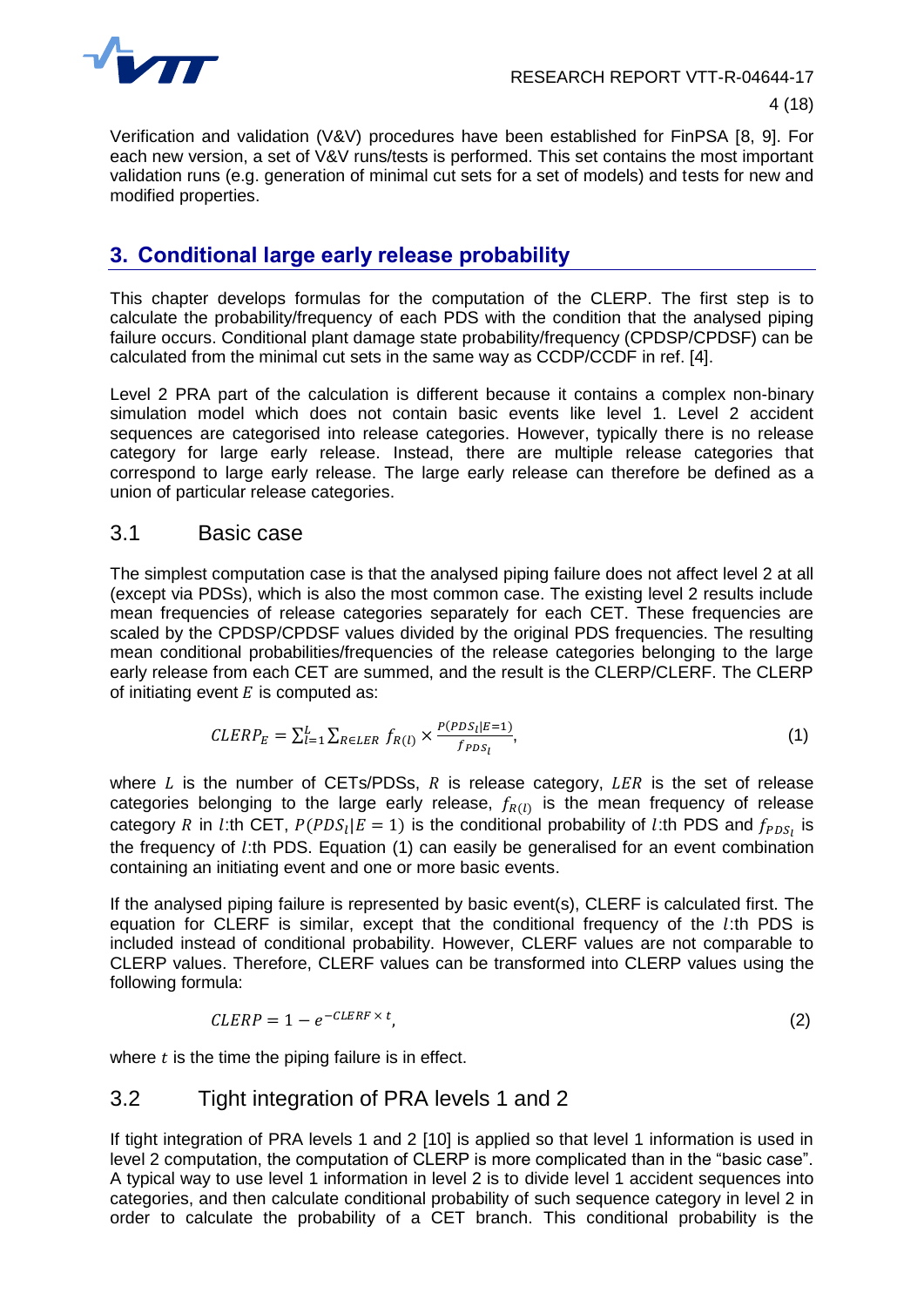

probability that an accident sequence from the category has led to the plant damage state, given that the accident has progressed to the point where the conditional probability is calculated. The "basic case" assumes that all level 1 accident sequences leading to the same PDS affect the level 2 analysis similarly, but that is not the case if the conditional probability of a sequence category is used in level 2 computation.

When tight integration of PRA levels is used, contributions of level 1 sequences to release category frequencies are calculated. These contributions are conditional probabilities of level 1 sequences, given that the analysed release category is realised. They can be utilised in the computation of CLERP, because they show how different level 1 sequences affect level 2 results, and large early release frequencies related to different level 1 sequences can be calculated based on them.

To calculate CLERP correctly, one solution is to perform the computation with one level 1 sequence at the time:

$$
CLERP_E = \sum_{l=1}^{L} \sum_{R \in LER} \sum_{k \in K(l)} f_{R(l)} \times F_{R(l)}(k) \times \frac{P(Seq_k|E=1)}{f_{seq_k}},
$$
\n(3)

where  $K(l)$  is the set of level 1 sequences leading to l:th PDS,  $F_{R(l)}$  is the conditional probability of sequence k given release from category R with l:th PDS,  $P(Seq_k | E = 1)$  is the conditional probability of sequence  $k$  given event  $E$ , and  $f_{Seq_k}$  is the frequency of sequence k. Term  $f_{R(I)} \times F_{R(I)}(k)$  is the frequency of the release from release category R based on accident sequence  $k$ .

The above solution covers only the case where CETL language function SC INCL (see ref. [10]) is used, and the conditional probability of a level 1 sequence category determines the probability of a CET branch. This is the most typical case in the tight integration of PRA levels 1 and 2, but if level 1 information is used in some other way in level 2, there is no guarantee that the formula works, because the effects that the piping failure has on the level 2 results might not be correctly captured. In other cases, it is likely that correct CLERP cannot be calculated based on existing results, and that the PRA model needs to be solved again with modified input parameters (piping component set failed).

#### 3.3 Piping failure in level 2 PRA

There is a possibility that a piping failure affects directly level 2 PRA (i.e. not only through PDSs), for example if some cooling system is used in severe accident management. Automatic computation of the CLERP for such piping failure is difficult because:

- 1. there is no standard way of modelling piping failures in FinPSA level 2,
- 2. it is difficult to trace back the effects of a particular variable value in level 2 only based on level 2 results in FinPSA.

Presumably, a piping failure would typically cause a failure of a cooling system either conditionally or unconditionally, and the cooling system failure would be a nodal question in a CET. Practically, it should then be calculated what the LERF is if the CET branch representing the cooling system failure has probability 1. It seems that this is not possible based on current FinPSA level 2 results. It would however be possible to add to the results some information (e.g. probabilities of CET branches) that would enable the conditional requantification, but only based on this speculation it is not considered worthwhile. The CLERP of a piping failure in level 2 can be calculated by setting the corresponding failure probability to 1 in the model and simulating the model again. Automatic computation support is not developed at this point.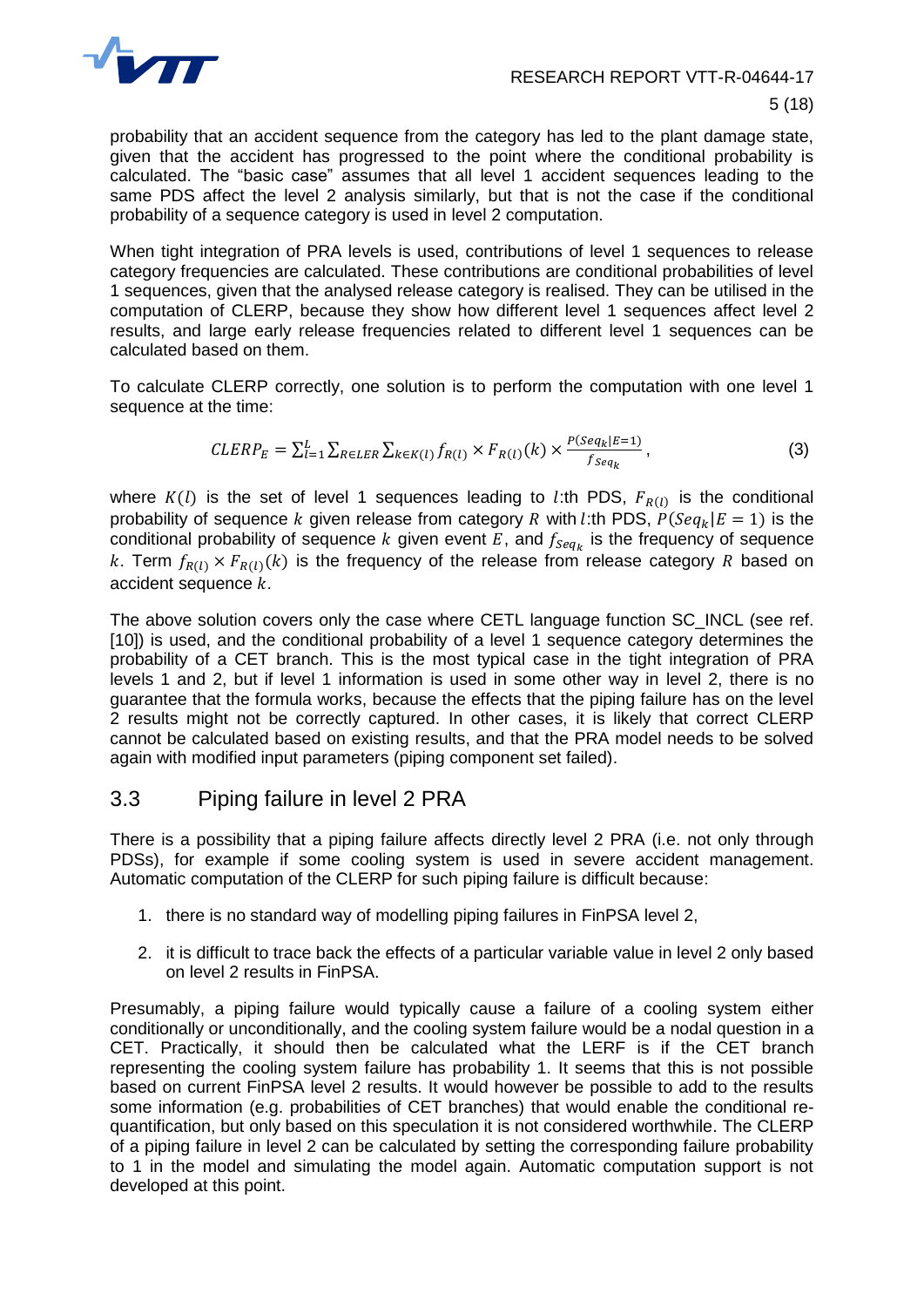

It should be noticed that equation (6) proposed in the previous report [4] is incorrect. The equation is not revised in this report because of the above mentioned difficulties.

Sometimes severe accident management systems are modelled in interface trees instead of CETs. In that case, the computation can be performed as presented in Sections 3.1 and 3.2. Level 1 sequences in Section 3.2 are actually combinations of event tree and interface tree sequences (i.e. level 1 sequence is the whole path from the initiating event to the PDS).

#### **4. RI-ISI table in FinPSA**

This section presents a RI-ISI feature developed for FinPSA software [5]. The feature has been updated from [4] by adding CLERP computation. It is a table that specifies piping components and their consequences, and calculates CCDP and CLERP values based on PRA results. The table is a part of the FinPSA database. It is opened from FinPSA menu by choosing Database > RI-ISI. The feature contains two parts: the main part that can be used alone, and an additional part that can be used for more detailed modelling of piping failure consequences.

#### 4.1 RI-ISI table

The main part of the RI-ISI feature is a table that contains a row for each piping component in the model. A RI-ISI table with four piping components is presented in [Figure 1.](#page-6-0) The name column contains the name of the piping component, which is defined by user. The comment column can contain any further information of the piping component. Duration refers to the time the piping failure is in effect and is needed only when the piping failure causes a basic event (failure of a safety system component) in the PRA model. The CCDP column contains the calculated CCDP values, and the CLERP column contains the calculated CLERP values. The event column is used to add an initiating event or a basic event that is caused by the piping component failure. The events column contains the initiating events and basic events that the piping component failure causes.

| $\boxed{\blacksquare}$ RI-ISI - View                                                    |                            |                        |                                             |                          |           | $\boldsymbol{\boxtimes}$<br>▣<br>$\qquad \qquad \Box$ |
|-----------------------------------------------------------------------------------------|----------------------------|------------------------|---------------------------------------------|--------------------------|-----------|-------------------------------------------------------|
| Name                                                                                    | Comment                    | Duration (h)           | <b>CCDP</b>                                 | <b>CLERP</b>             | Event     | Events                                                |
| Last value                                                                              | 4. pipe segment            | 24                     | $\overline{a}$                              | $\overline{\phantom{0}}$ | LPCoolF1  | $\overline{a}$                                        |
| pipe1                                                                                   | 1. pipe segment            | $0.00E + 00$           | 3.62E-03                                    | 2.48E-04                 | New event | LLOC:                                                 |
| pipe2                                                                                   | 2. pipe segment            | $0.00E + 00$           | 1.48E-04                                    | 1.08E-05                 | New event | SLOC:                                                 |
| pipe3                                                                                   | 3. pipe segment            | $2.40E + 01$           | 3.45E-09                                    | 2.36E-10                 | New event | LPCoolF1;                                             |
| pipe4                                                                                   | 4. pipe segment            | $2.40E + 01$           | 1.52E-02                                    | 1.04E-03                 | New event | LLOC/LPCoolF1;                                        |
| ← IIII<br>Consequence<br>Calculate CCDP values<br><b>CD</b><br>$\overline{\phantom{a}}$ |                            | Minimal cut sets<br>∩  | O Use all minimal cut sets<br>Use top 50000 |                          |           |                                                       |
|                                                                                         | Define large early release | Calculate CLERP values |                                             |                          |           |                                                       |

<span id="page-6-0"></span>*Figure 1. RI-ISI table.*

The data records of FinPSA contain all the basic events and initiating events that are used in the PRA model. In this approach, piping components are separate from those events and do not appear in the PRA model (e.g. in fault trees). In the RI-ISI table, it is specified which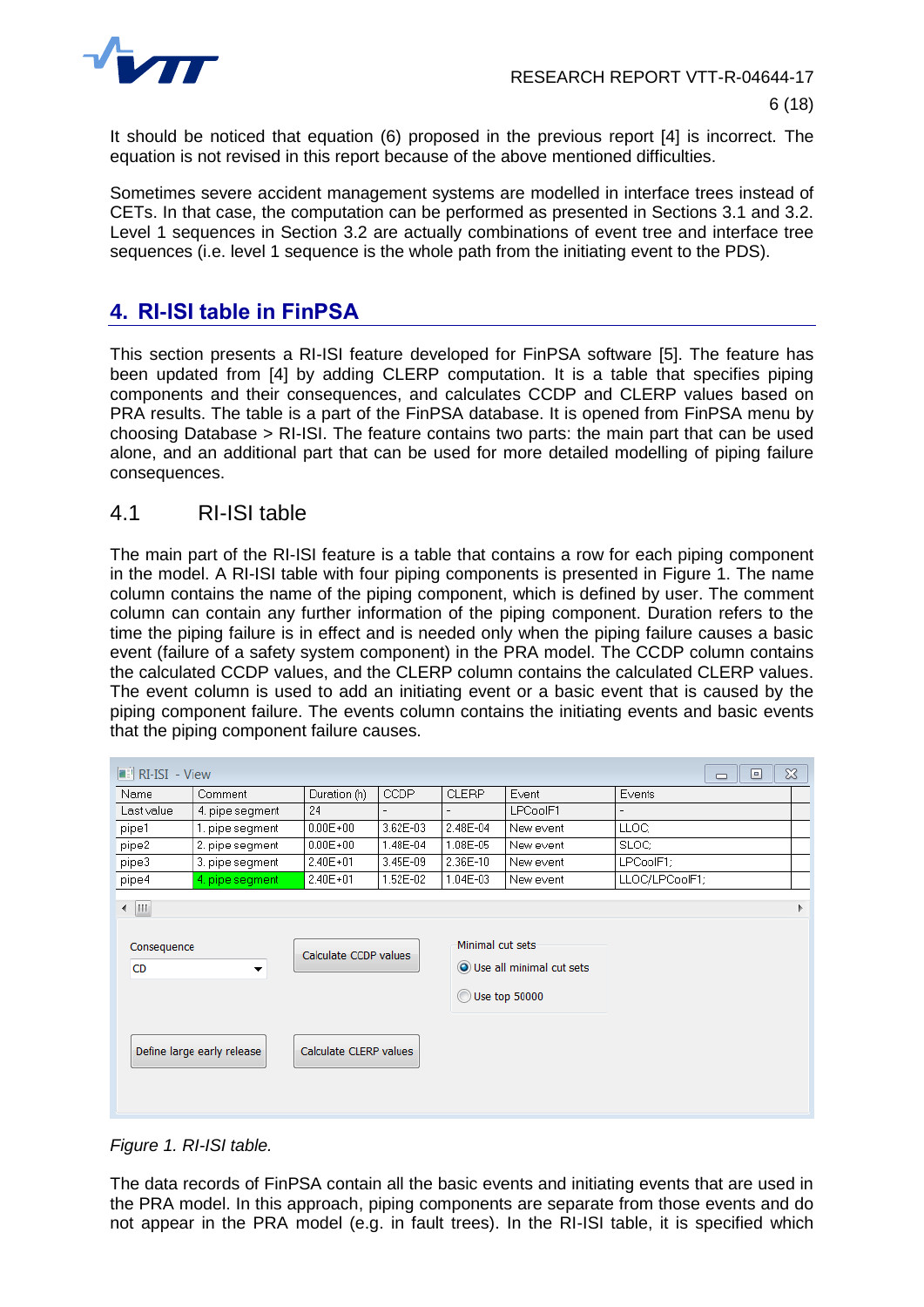

initiating events and basic events each piping component failure causes. One piping component failure can cause multiple events that are modelled in PRA. An initiating event or a basic event is assigned to the piping component by writing its name in the event column. Then, it is automatically added to the events column, which contains the list of all events that are caused by the piping component failure. For example, in [Figure 1,](#page-6-0) pipe4 failure causes initiating event LLOC and basic event LPCoolF1.

Below the RI-ISI table in Figure 1, there is a function where a consequence is selected. CCDP computation has to be performed based on the PRA results of the consequence that represents core damage, but PRA model can contain several consequences for which results are calculated (e.g. different core damage types and economic consequences). Therefore, the user has to select which consequence represents the core damage in the model. In principle, the computation can also be performed with regard to other PRA consequences, but that is not the idea here.

The Define large early release button opens another window where release categories representing large early release can be selected, see [Figure 2.](#page-7-0)

| Select release categories |           |  |
|---------------------------|-----------|--|
| exp<br>overpres           |           |  |
| ok                        |           |  |
| ОК                        | Clear all |  |

<span id="page-7-0"></span>*Figure 2. Release category selection window for large early release.*

CCDP values for all the components of the table can be calculated using Calculate CCDP values button, and similarly, CLERP values can be calculated using Calculate CLERP values button. When a row in the table is modified, the corresponding CCDP and CLERP values are also updated automatically if the consequence and large early release have been defined.

#### 4.2 Event combinations table

When a row is double-clicked in the RI-ISI table and the table is in view mode, another window is opened (respectively, the table is modified in edit mode). This window contains detailed analysis of the chosen piping component. An example of this window, event combinations table, is presented in [Figure 3.](#page-8-0) The upper part of the window contains data from the RI-ISI table. The lower part contains a table that specifies different failure scenarios that can occur due to the piping component failure. In the table, it is possible to specify conditional probabilities for different piping failure consequences, e.g. a small LOCA occurs with a probability of 0.5 and a large LOCA occurs with a probability of 0.3. This table will be called "event combinations table" from this point forward.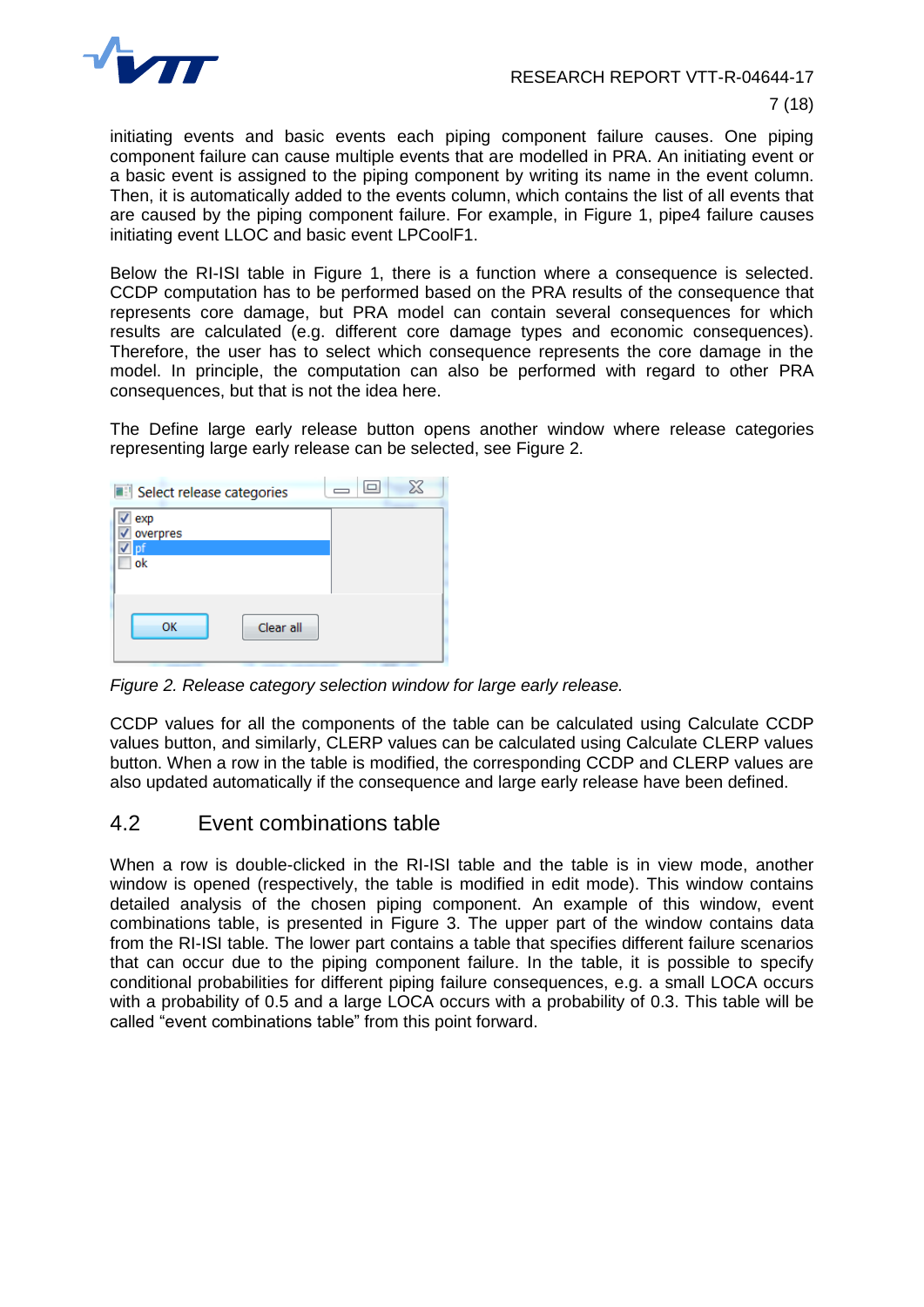

|                          | $R-ISI$ pipe11 - Edit |                                          |                        |              |                 |          |          |          |
|--------------------------|-----------------------|------------------------------------------|------------------------|--------------|-----------------|----------|----------|----------|
| RI-ISI Component: pipe11 |                       |                                          | Duration: 0.00E+00 (h) |              | CCDP: 4.19E-03  |          |          |          |
| 1. pipe segment          |                       |                                          | Consequence: CD        |              | CLERP: 2.88E-04 |          |          |          |
|                          | Index                 | Comment                                  | Probability            | Duration (h) | 1. event.       | 2. event | 3. event | 4. event |
|                          |                       | Large LOCA with LP cooling SS            |                        | 24           |                 |          |          |          |
|                          | 0                     | Small LOCA                               | $5.00E - 01$           | $0.00E + 00$ | <b>SLOC</b>     |          |          |          |
|                          |                       | Large LOCA.                              | 3.00E-01               | $0.00E + 00$ | <b>LLOC</b>     |          |          |          |
|                          | 2                     | Large LOCA with LP cooling SS   2.00E-01 |                        | $2.40E + 01$ | LLOC            | LPCoolF1 |          |          |

<span id="page-8-0"></span>*Figure 3. Event combinations table.*

Whereas in the table presented in [Figure 1](#page-6-0) it was possible to define only one combination of events that occur due to the piping failure, in the table presented in [Figure 3,](#page-8-0) it is possible to define multiple combinations and assign conditional probabilities to them. The table of [Figure](#page-8-0)  [3](#page-8-0) contains nine event columns where the names of the initiating events and basic events are placed (only four are shown in the figure). There is also a column for other events if the number of events is larger than nine, see [Figure 4.](#page-8-1) In this column, the names of other events are listed and separated by '/'. A new event can be added (in addition to using the nine numbered event columns) using the event column, which is the last column in the table (by default) and works similarly as the event column of the RI-ISI table. It is also possible to define separate duration for each event combination. Duration longer than 0 in the table overrides the duration that appears in the upper part of the window. If the duration in the table is 0, the duration that appears in the upper part of the window is used in the computation.

| 5. event | 6. event | event | 8. event | 9. event                 | Other events | Event     |
|----------|----------|-------|----------|--------------------------|--------------|-----------|
|          |          |       | -        | $\overline{\phantom{a}}$ |              |           |
| adsg     | dsda     | adfse | αa       | fff                      | g/jty/goo    | New event |
|          |          |       |          |                          |              | New event |

<span id="page-8-1"></span>*Figure 4. The last columns in the event combinations table.*

The CLERP is calculated as a weighted sum of the CLERP values of the event combinations (rows of the table):

$$
CLERP = \sum_{i=1}^{n} P_i \times CLERP_i, \tag{5}
$$

where  $P_i$  is the conditional probability of the event combination and  $n$  is the number of the event combinations. The CLERP values of the event combinations are calculated as described in Section 3.

The modifications that are made in this window affect the main RI-ISI table. For example, [Figure 5](#page-9-0) shows how the row of "pipe11" looks after the detailed piping failure consequence modelling. In the events column, different event combinations are separated by a semicolon. Conditional probabilities or combination specific durations are not shown in this table, but they belong to the "pipe11" data and affect the CCDP and CLERP computations.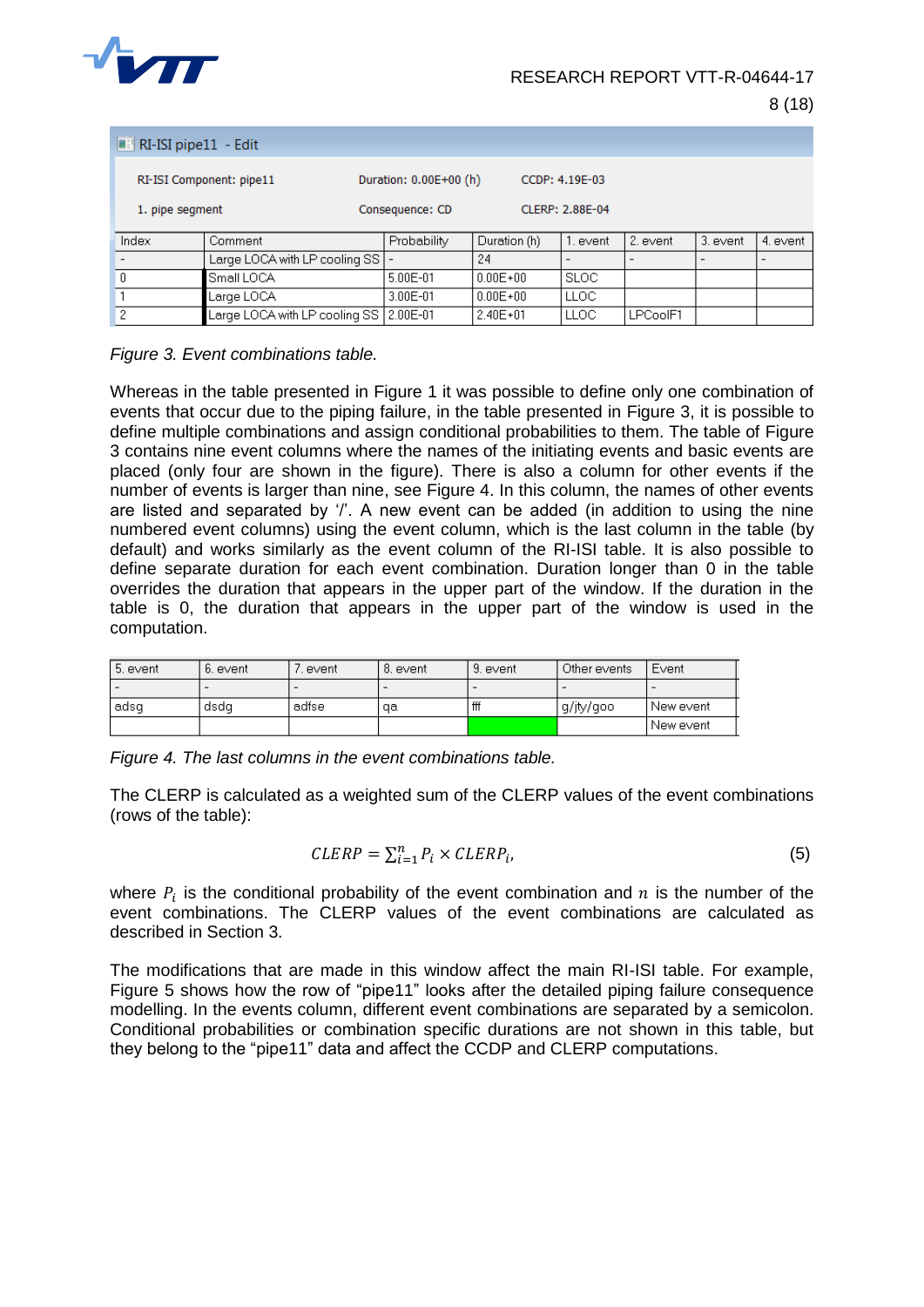

9 (18)

| $\blacksquare$ RI-ISI - View                                          |                 |                                                 |             |                  |                                             | $\mathbf{x}$<br>▣<br><b>- 1</b> |
|-----------------------------------------------------------------------|-----------------|-------------------------------------------------|-------------|------------------|---------------------------------------------|---------------------------------|
| Name                                                                  | Comment         | Duration (h)                                    | <b>CCDP</b> | <b>CLERP</b>     | Event                                       | Events                          |
| Last value                                                            | 2. pipe segment | $\overline{\phantom{a}}$                        |             |                  |                                             |                                 |
| pipe11                                                                | 1. pipe segment | $0.00E + 00$                                    | 4.19E-03    | 2.91E-04         | New event                                   | SLOC; LLOC; LLOC/LPCoolF1;      |
| pipe12                                                                | 2. pipe segment | $0.00E + 00$                                    | 6.04E-03    | 4.19E-04         | New event                                   | SLOC; LLOC; LLOC/LPCoolF1;      |
| pipe13                                                                | 3. pipe segment | $0.00E + 00$                                    | 8.35E-03    | 5.79E-04         | New event                                   | SLOC; LLOC; LLOC/LPCoolF1;      |
| pipe14                                                                | 4. pipe segment | $0.00E + 00$                                    | 2.58E-03    | 1.79E-04         | New event                                   | SLOC; LLOC;                     |
| pipe15                                                                | 5. pipe segment | $2.40E + 01$                                    | 3.45E-09    | 2.39E-10         | New event                                   | LPCoolF1;                       |
| pipe16                                                                | 6. pipe seqment | $2.40E + 01$                                    | 4.50E-10    | 3.30E-11         | New event                                   | HPCoolF2:                       |
| ← IIII<br>Consequence<br><b>CD</b><br>▼<br>Define large early release |                 | Calculate CCDP values<br>Calculate CLERP values |             | Minimal cut sets | O Use all minimal cut sets<br>Use top 50000 |                                 |
|                                                                       |                 |                                                 |             |                  |                                             |                                 |

<span id="page-9-0"></span>*Figure 5. RI-ISI table after detailed piping failure consequence modelling.*

## **5. Simple example case**

A simple model with two LOCA scenarios is used to demonstrate the CLERP computation. The PRA model contains two initiating events, large LOCA and small LOCA, and corresponding event trees. The event trees are presented in Figures 6 and 7.



*Figure 6. Event tree for large LOCA.*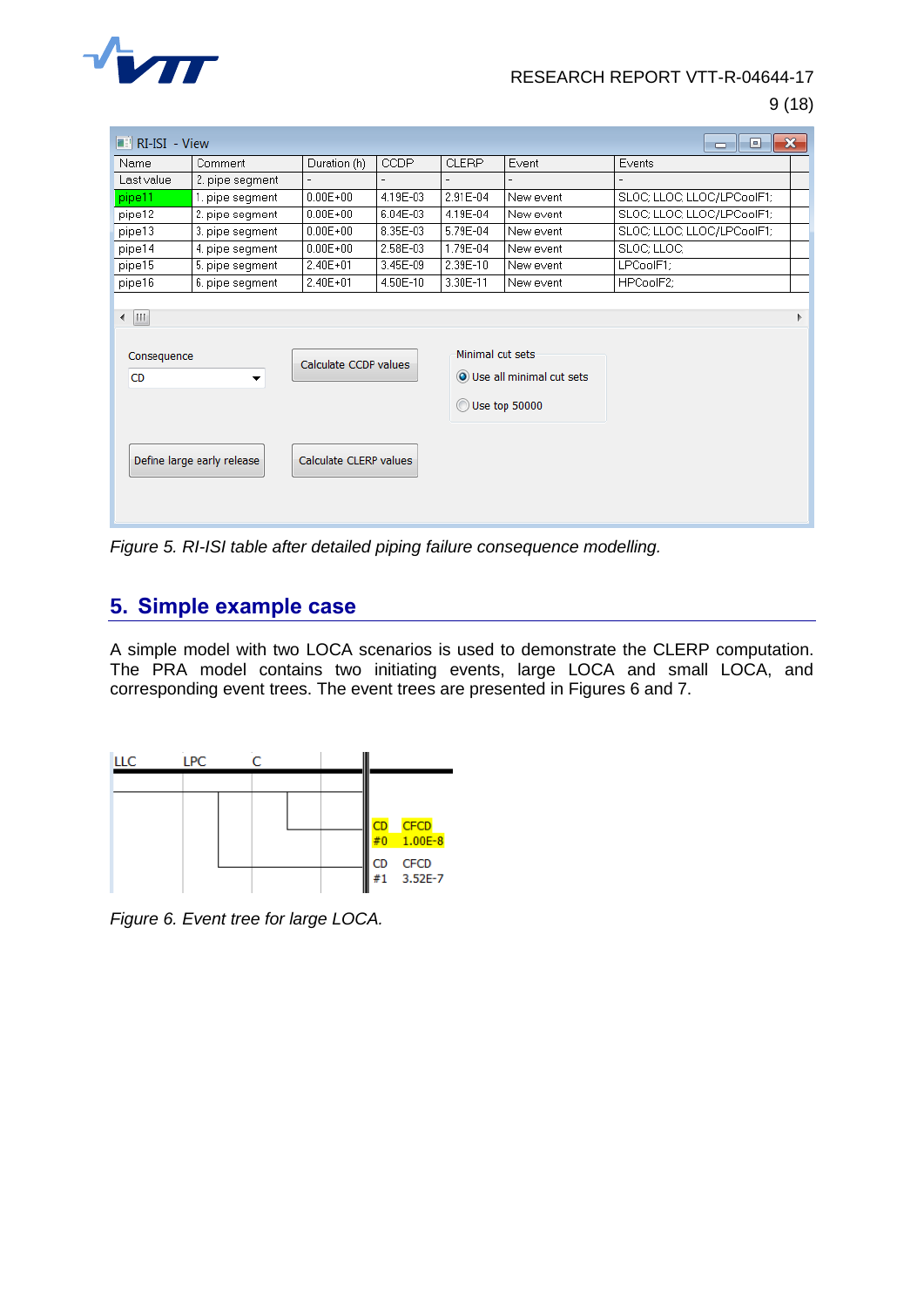



*Figure 7. Event tree for small LOCA.*

The event trees could correspond to a pressurized water reactor NPP, but they are very simplified and, thus, do not represent any actual NPP. In the case of large LOCA (LLC), core damage (CD) occurs if low pressure cooling (LPC) or recirculation cooling (C) does not work. In the case of small LOCA (SLC), core damage (CD) occurs if reactor scram (RS) does not work. If reactor scram works, core damage can be avoided if high pressure cooling (HPC) and recirculation cooling (C) work, or if depressurisation system (D), low pressure cooling (LPC) and recirculation cooling work. For HPC and LPC, two out of four subsystems are enough to provide adequate cooling. Failure probabilities for the safety systems are presented in [Table 1.](#page-10-0) The frequency for large LOCA is 1E-4 and the frequency for small LOCA is 1E-3.

<span id="page-10-0"></span>

| Table 1. Failure probabilities of safety systems. |  |  |
|---------------------------------------------------|--|--|
|---------------------------------------------------|--|--|

| <b>System</b>                        | <b>Probability of failure</b> |
|--------------------------------------|-------------------------------|
| Low pressure cooling $-1$ subsystem  | $5E-2$                        |
| Recirculation cooling system         | $1E-4$                        |
| Reactor scram system                 | $1E-7$                        |
| High pressure cooling $-1$ subsystem | $5E-2$                        |
| Depressurization system              | $1E-2$                        |

The model contains two plant damage states: core damage with cooling failure (CFCD) and core damage with reactivity control failure (RCD). Figures 6 and 7 show the plant damage states of different accident sequences. The model contains two containment event trees representing severe accident progression of the two plant damage states. They are presented in Figures 8 and 9. The CETs are very simplified. They only consider initial pressure, depressurization, cooling system failure and hydrogen management. Four release categories are included in the model: containment failure due to over-pressurization, failure of containment penetrations, containment rupture due to hydrogen explosion and no release. All release categories except 'no release' are included in large early release. The CETL scripts of different sections of the CETs are presented in Appendix. They are the same for both CETs. The pressure is determined based on level 1 results, which means that levels 1 and 2 are tightly integrated in this model.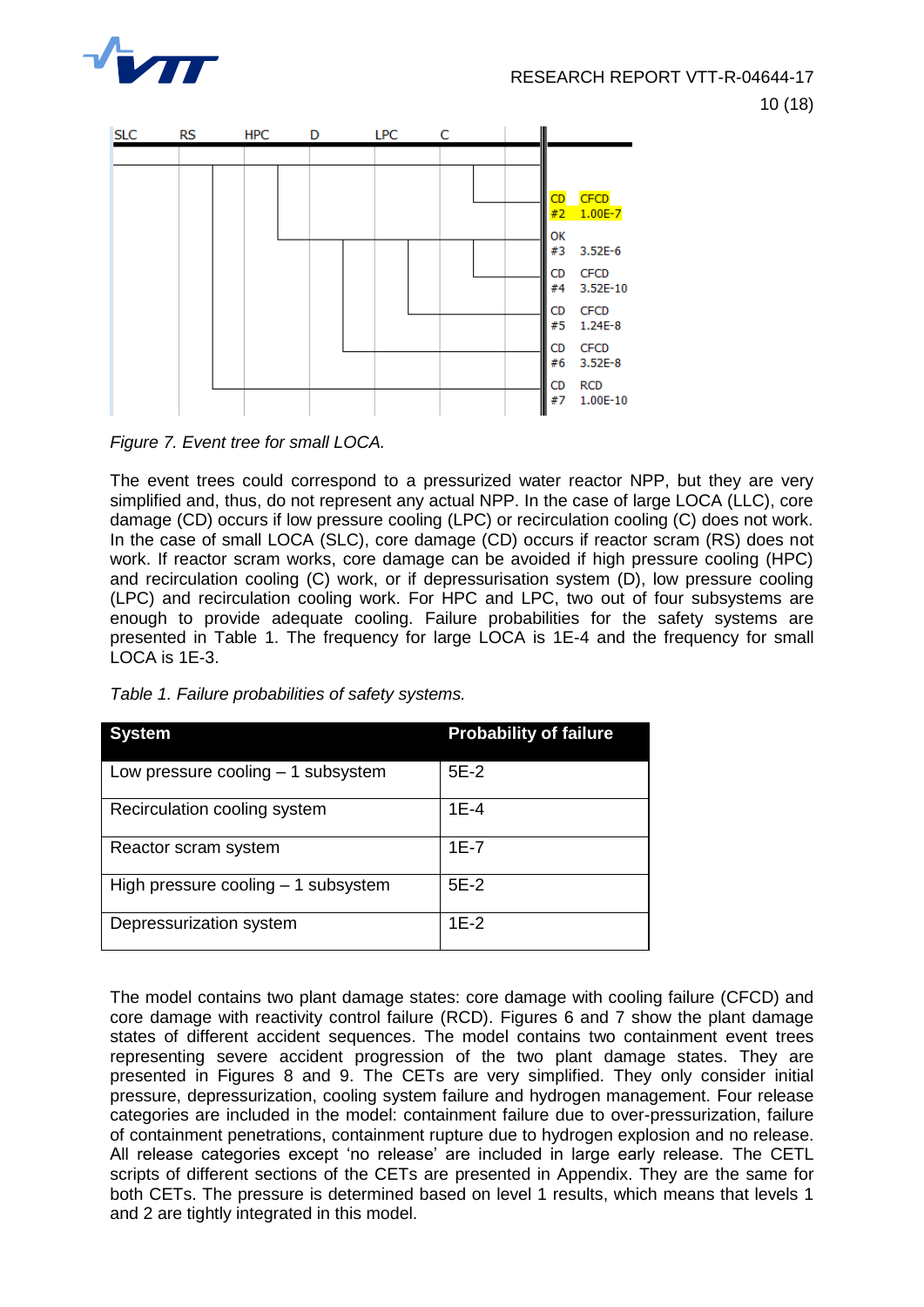

11 (18)



*Figure 8. Containment event tree for high pressure core melting.*



*Figure 9. Containment event tree for reactivity accident.*

Six different types of piping failures are considered possible in the model. They are represented by piping components pipe11-16. Piping failures can cause either a small LOCA (SLOC), a large LOCA (LLOC), combination of large LOCA and failure of one subsystem of low pressure cooling (LLOC/LPCoolF1), failure of one subsystem of low pressure cooling (LPCoolF1) or failure of one sub-system of high pressure cooling (HPCoolF1). It is assumed, that cooling functions are out of function for 24 hours if they fail.

[Figure 10](#page-12-0) and [Table 2](#page-12-1) present CLERP results for the example model. The middle part of [Table 2](#page-12-1) shows the conditional probabilities of event combinations. The same information is included in the FinPSA model in the same way as in the example of [Figure 3.](#page-8-0) The last column of [Table 2](#page-12-1) shows the CLERP values of the piping components and the last row shows the CLERP values of the event combinations.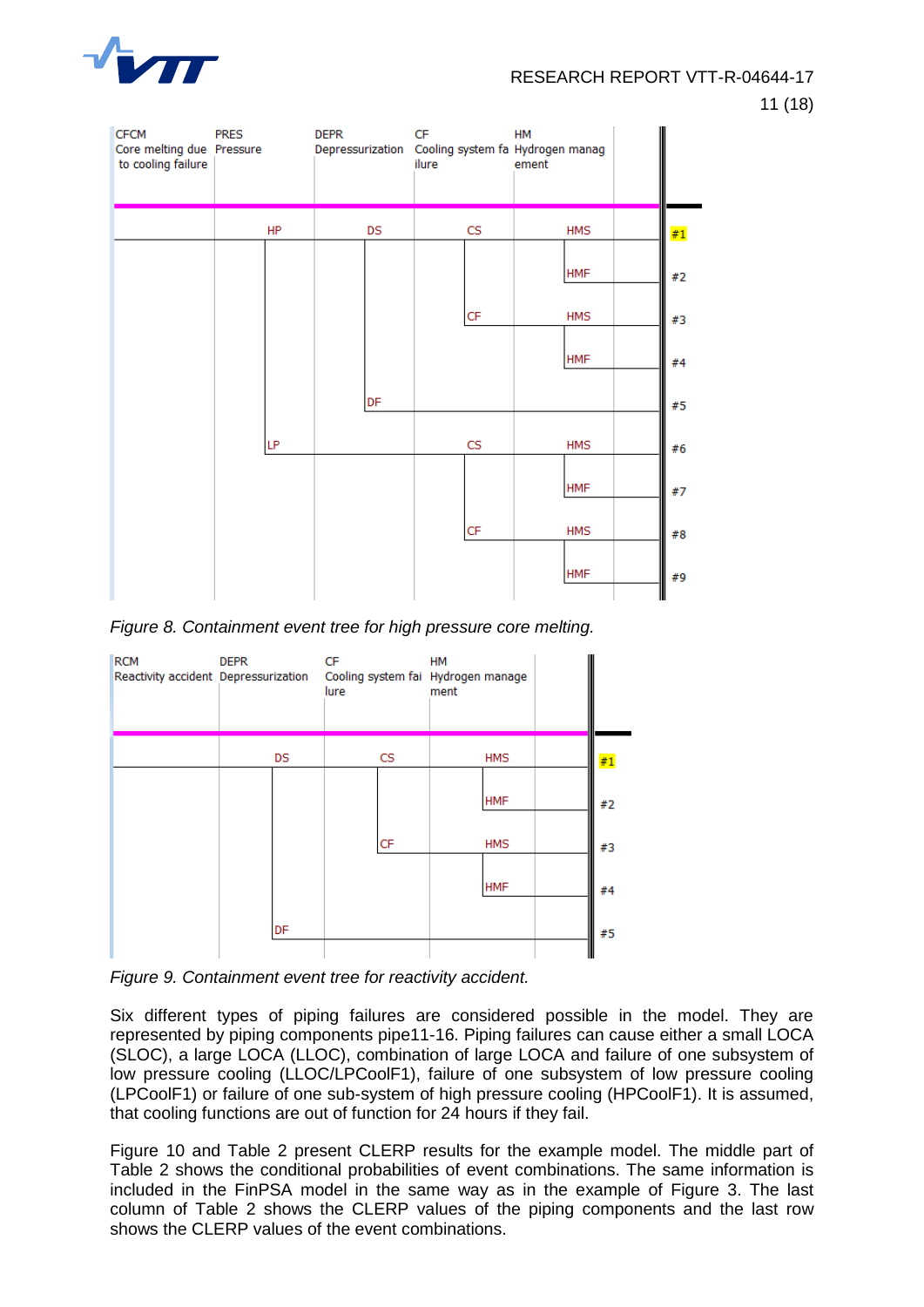

12 (18)

| $\blacksquare$ RI-ISI - View                                                                                            |                 |              |             |                  |                                             | $\mathbf{x}$<br>▣<br>$\Box$ |
|-------------------------------------------------------------------------------------------------------------------------|-----------------|--------------|-------------|------------------|---------------------------------------------|-----------------------------|
| Name                                                                                                                    | Comment         | Duration (h) | <b>CCDP</b> | <b>CLERP</b>     | Event                                       | Events                      |
| Last value                                                                                                              |                 |              |             |                  |                                             |                             |
| pipe11                                                                                                                  | 1. pipe seqment | $0.00E + 00$ | 4.19E-03    | 2.90E-04         | New event                                   | SLOC; LLOC; LLOC/LPCoolF1;  |
| pipe12                                                                                                                  | 2. pipe segment | $0.00E + 00$ | 6.04E-03    | 4.17E-04         | New event                                   | SLOC; LLOC; LLOC/LPCoolF1;  |
| pipe13                                                                                                                  | 3. pipe segment | $0.00E + 00$ | 8.35E-03    | 5.77E-04         | New event                                   | SLOC; LLOC; LLOC/LPCoolF1;  |
| pipe14                                                                                                                  | 4. pipe segment | $0.00E + 00$ | 2.58E-03    | 1.78E-04         | New event                                   | SLOC; LLOC;                 |
| pipe15                                                                                                                  | 5. pipe segment | $2.40E + 01$ | 3.45E-09    | 2.38E-10         | New event                                   | LPCoolF1;                   |
| pipe16                                                                                                                  | 6, pipe segment | $2.40E + 01$ | 4.50E-10    | 3.26E-11         | New event                                   | HPCoolF2;                   |
| ∢ ∭                                                                                                                     |                 |              |             |                  |                                             |                             |
| Consequence<br>Calculate CCDP values<br>Select consequence<br>▼<br>Define large early release<br>Calculate CLERP values |                 |              |             | Minimal cut sets | O Use all minimal cut sets<br>Use top 50000 |                             |

<span id="page-12-0"></span>*Figure 10. RI-ISI table for the example model.*

| <b>Failure</b><br>combination | <b>SLOC</b> | <b>LLOC</b> | LLOC/LPCoolF1 | <b>LPCoolF1</b> | <b>HPCoolF1</b>          | <b>CLERP</b> |
|-------------------------------|-------------|-------------|---------------|-----------------|--------------------------|--------------|
| pipe11                        | 0.5         | 0.3         | 0.2           |                 |                          | 2.90E-4      |
| pipe12                        | 0.3         | 0.4         | 0.3           |                 | $\overline{\phantom{0}}$ | 4.17E-4      |
| pipe13                        | 0.3         | 0.2         | 0.5           |                 | $\overline{\phantom{0}}$ | 5.77E-4      |
| pipe14                        | 0.3         | 0.7         |               |                 | -                        | 1.78E-4      |
| pipe15                        | ٠           |             |               | 1.0             | $\overline{\phantom{0}}$ | 2.38E-10     |
| pipe16                        | ٠           |             |               |                 | 1.0                      | 3.26E-11     |
| <b>CLERP</b>                  | 1.08E-5     | 2.50E-4     | 1.05E-3       | 2.38E-10        | 3.26E-11                 |              |

<span id="page-12-1"></span>*Table 2. CLERP computation for the example model.*

Piping component pipe13 has the highest CLERP (5.77E-4) because it causes both large LOCA and failure of one subsystem of low pressure cooling with the highest probability (0.5). Those piping failures that cause only failures of safety cooling functions, but not initiating events, have insignificant CLERP values compared to piping failures that cause initiating events.

#### **6. Software design for CLERP computation**

This chapter is mainly targeted to the developers of FinPSA. The original software design of the RI-ISI table was presented in ref. [4]. The same structure has been maintained and, therefore, is not repeated in this report. The implementation of CLERP is similar to the implementation of CCDP, except for the computational part.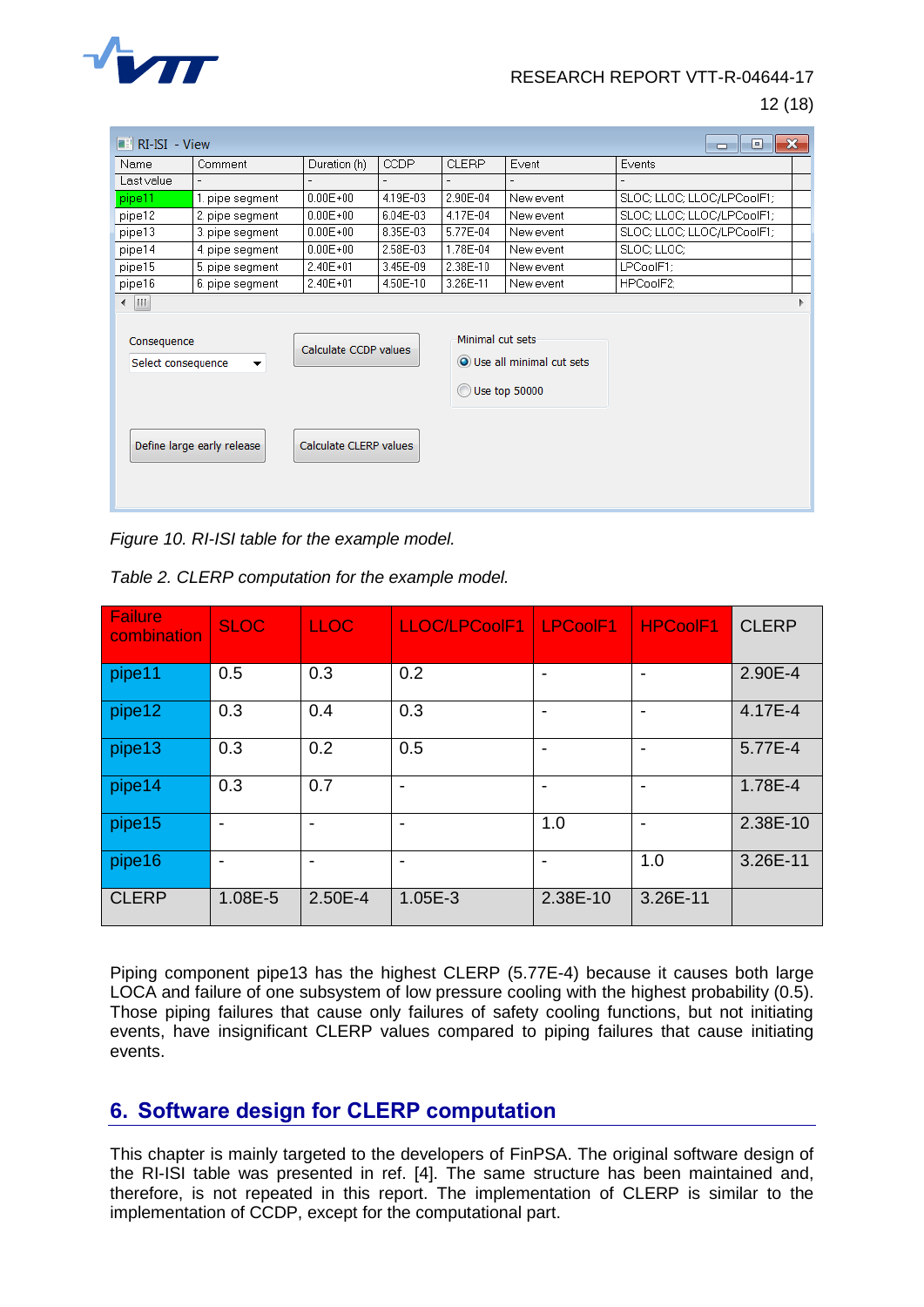

The functionality of the feature has also slightly changed. CCDP and CLERP values are calculated when the corresponding buttons are clicked, see [Figure 1.](#page-6-0) It is also now possible to select whether all minimal cut sets or 50000 most important minimal cut sets are used in the calculation, see [Figure 1.](#page-6-0) These updates required small changes in classes TRIISIForm and TRIISI compared to ref. [4].

The computation of CCDP has also been improved so that modules (sets of basic events with logically similar consequences) [11] can be utilised in the computation. This makes the computation much faster, because a smaller number of minimal cut sets needs to be handled. This improvement required an addition to take the modules into account in the ComputeCCDP function of CutLoad unit, and computation with closed modules needed also to be enabled in the SetCCDP function of the TRIISI class.

#### 6.1 Selection of release categories

To calculate CLERP, release categories representing large early release have to be selected first. Therefore, new unit ReleaseCategories and new class TRCForm have been introduced to FinPSA. The user interface of TRCForm can be seen in [Figure 2.](#page-7-0) The task of the class is to enable the selection of the release categories.

Class TRCForm has function UpdateInterface, which reads the release categories from the statistical analysis results files of all CETs (there is one for each CET if the whole model has been calculated). Then, the function sets a check box for each release category.

The class also contains function getLER, which returns the list of selected release categories.

#### 6.2 Computation of CLERP

Class TRIISI contains function setCLERP, which performs the computation of CLERP. It is called from CLERPButtonClick procedure in the TRIISIForm class, which is executed when the Calculate CLERP values button is clicked. CLERPButtonClick procedure goes through the RI-ISI table and calls setCLERP for each TRIISI object.

Function setCLERP first calls getLER function of TRCForm to obtain the list of release categories. Then it goes through each containment event tree in the model. The computation can progress in two ways, as presented in Sections 3.1 and 3.2. For each CET, it is checked whether SC\_INCL function is used in the computation. This is done using variable ScInclUsed that was added to TLev1PDS class. The value of the variable is true if SC\_INCL is called during CET simulations. The value of ScInclUsed is written in the level 2 results after the simulations, and setCLERP function receives it from a TStatisticalResults object (see ref. [12]), which is created in setCLERP function. First, ReadStatisticalResults procedure of TStatisticalResults reads the meta data of existing CET results, and then, newly developed GetScIncl function of TStatisticalResults is called.

For each CET that does not contain SC\_INCL, setCLERP function:

- 1. finds the corresponding PDS minimal cut sets,
- 2. calculates the conditional plant damage state probability,
- 3. calculates the PDS frequency,
- 4. calculates the large early release frequency related to the considered PDS,
- 5. calculates the CLERP related to the considered PDS.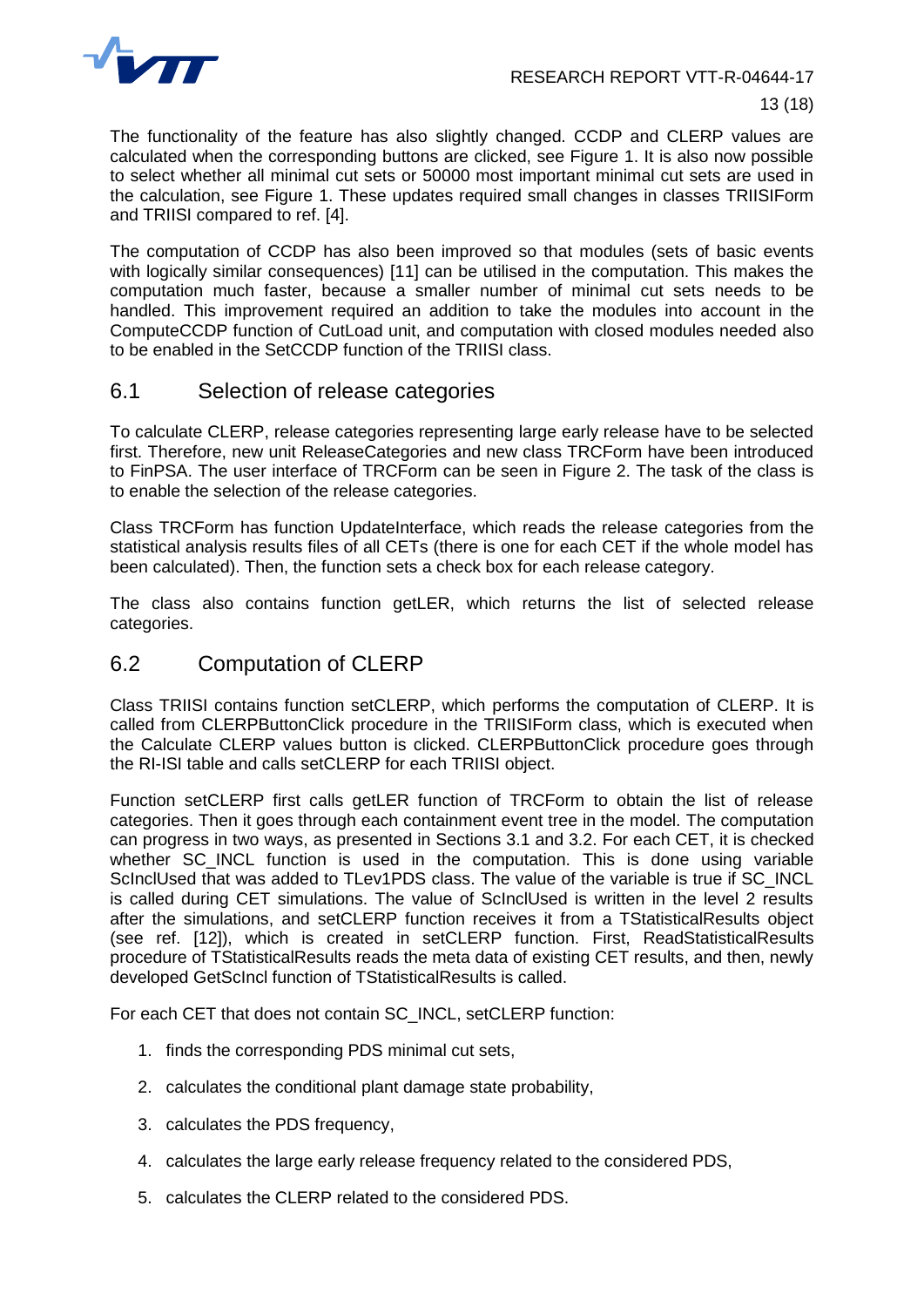

The conditional PDS probability is calculated based on existing minimal cut sets in the same way as CCDP in ref. [4]. The large early release frequency is calculated by summing the mean frequencies of different release categories. The frequencies of the release categories are received from the TStatisticalResults object. First, ReadStatisticalResults procedure of TStatisticalResults reads the summary table of existing CET results. Then, newly developed GetRCFrequency function of TStatisticalResults is called for each release category defined as large early release.

For each CET that contains SC\_INCL function, setCLERP function finds the corresponding PDS minimal cut sets, and goes through each release category leading to the large early release. For each large early release category, it goes through the list of contributing level 1 sequences. For each level 1 sequence, the function:

- 1. calculates the conditional probability of the sequence given the piping failure,
- 2. calculates the frequency of the sequence,
- 3. calculates the release category frequency related to the considered sequence,
- 4. calculates the CLERP related to the considered sequence.

The conditional probability of the level 1 sequence is calculated based on existing minimal cut sets of the corresponding PDS. The computation is similar to the CCDP computation presented in ref. [4] except that only minimal cut sets coming from the considered level 1 sequence are taken into account. The frequency of the sequence is also calculated based on PDS minimal cut sets. The release category frequency related to the considered sequence is calculated as the frequency of the release category multiplied by the contribution of the sequence to the release category frequency  $(f_{R(l)} \times F_{R(l)}(k))$  in equation (3)). These values are received from the TStatisticalResults object. First, ReadStatisticalResults procedure of TStatisticalResults reads the results related to the release category frequency. Then, newly developed GetRCFrequency and GetL1Seq functions of TStatisticalResults are called. GetL1Seq returns TPDSSeq object which contains the contribution of the sequence.

Finally, the CLERP is calculated as defined in equation (1) or equation (3). It can also be a combination of those, if some CETs contain SC\_INCL function and some do not.

## **7. Conclusions**

This report presents how CLERP computation is added to the previously developed RI-ISI table of FinPSA. The CCDP and CLERP values of all piping component failures can be calculated automatically at once in the same RI-ISI table, based on the results of the PRA model. This feature does not complicate the PRA model at all, regardless of how many piping components are included. The use of the RI-ISI table may however require preprocessing of the PRA model, because the worst pipe break location is typically assumed e.g. for LOCA. This means that a special configuration of the PRA model is created where some conservative assumptions related to piping failure consequences are removed, and piping failure consequence modelling is performed in the RI-ISI table instead.

The feature contains two levels and it supports, respectively, both simple and detailed piping failure consequence modelling. If there is one initiating or basic event for each piping component in the PRA model, only the first level of the feature can be used. It is, however, also possible to assign combinations of initiating and basic events to piping components, and even give conditional probabilities to different event combinations, if the user wants to model uncertainty in piping failure consequences.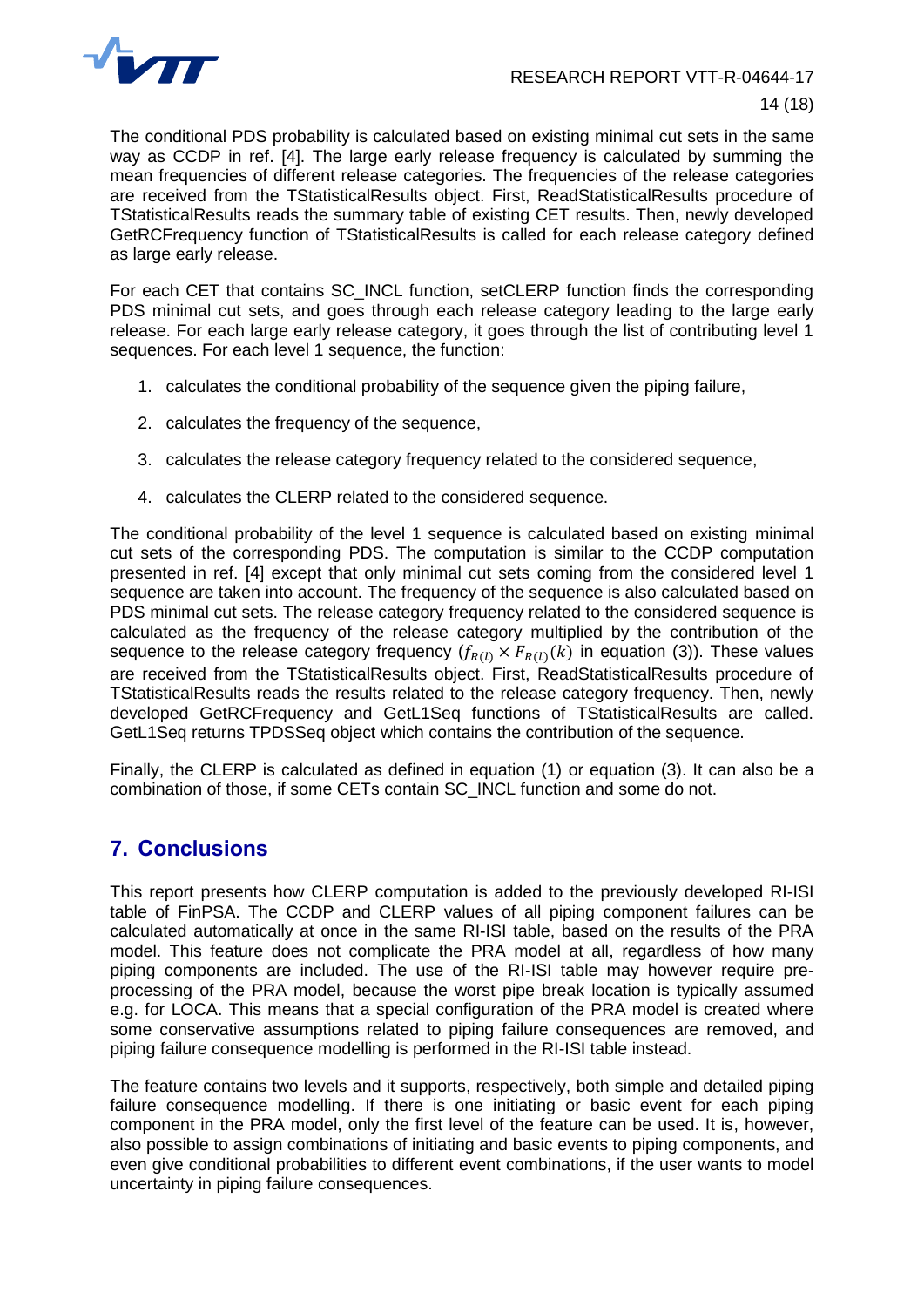

CLERP computation does not appear in the official version of FinPSA. Currently, it is just a prototype. But it can be added to the official FinPSA release when the implementation is considered mature enough, and verification and validation have been performed. Currently, a significant problem is that the developer version containing CLERP computation is generally very slow for some reason. It would not be acceptable if the official version was that slow. It is important to get rid of this problem before the update can be released.

CLERP computation for an event that appears in level 2 part of the model is not implemented in FinPSA because of the difficulties discussed in Section 3.3. If a customer need arouses, it could however be possible to develop such computation support considering some specific type of cases. For now, the computation of CLERP values requires complete recalculation of the relevant model parts (e.g. particular CETs) with modified input parameters.

CCDP computation was improved significantly by enabling the computation with modules as described in Section 6. This improvement made also the level 1 part of CLERP computation much faster. However, CLERP computation has not been tested with a large model because there are no large models containing integrated levels 1 and 2 as available. This means that it is not possible to judge if the current solution is fast enough. The efficiency of the computation could be developed more, if needed. More efficient ways to structure the analysis could be found, and possibly some insignificant model parts could be left out of the computation.

Currently, the RI-ISI feature calculates only CCDP and CLERP values, but RI-ISI analyses require also failure probabilities of piping components. It could be possible to add failure probabilities to the RI-ISI table of FinPSA and implement some sort of inspection interval decision rules or optimisation algorithm. However, the approach to determine inspection intervals should be decided first. On the other hand, it is also simple to export CCDP and CLERP values to other applications, where inspection interval optimisation can be performed based on the results.

#### **References**

- 1. International Atomic Energy Agency (IAEA). Risk-informed in-service inspection of piping systems of nuclear power plants: process, status, issues and development. IAEA Nuclear Energy Series, No. NP-T-3.1. Vienna, 2010. ISBN: 978-92-0-103410-6.
- 2. International Atomic Energy Agency (IAEA). Development and application of level 1 probabilistic safety assessment for nuclear power plants. Specific safety guide, No. SSG-3. Vienna, 2010. ISBN 978-92-0-114509-3.
- 3. Tyrväinen T. Connection between PRA and RI-ISI analyses. VTT Technical Research Centre of Finland Ltd, Espoo, 2015. VTT-R-04536-15.
- 4. Tyrväinen T. Computation of consequences of piping component failures in PRA software. VTT Technical Research Centre of Finland Ltd, Espoo, 2016. VTT-R-03666-16.
- 5. VTT Technical Research Centre of Finland Ltd (VTT). FinPSA Tool for promoting safety and reliability, 2016. https://www.simulationstore.com/finpsa.
- 6. Vesely WE, Goldberg FF, Roberts NH and Haasl DF. Fault tree handbook. United States Nuclear Regulatory Commission, Washington, D.C., 1981. Report NUREG-0492.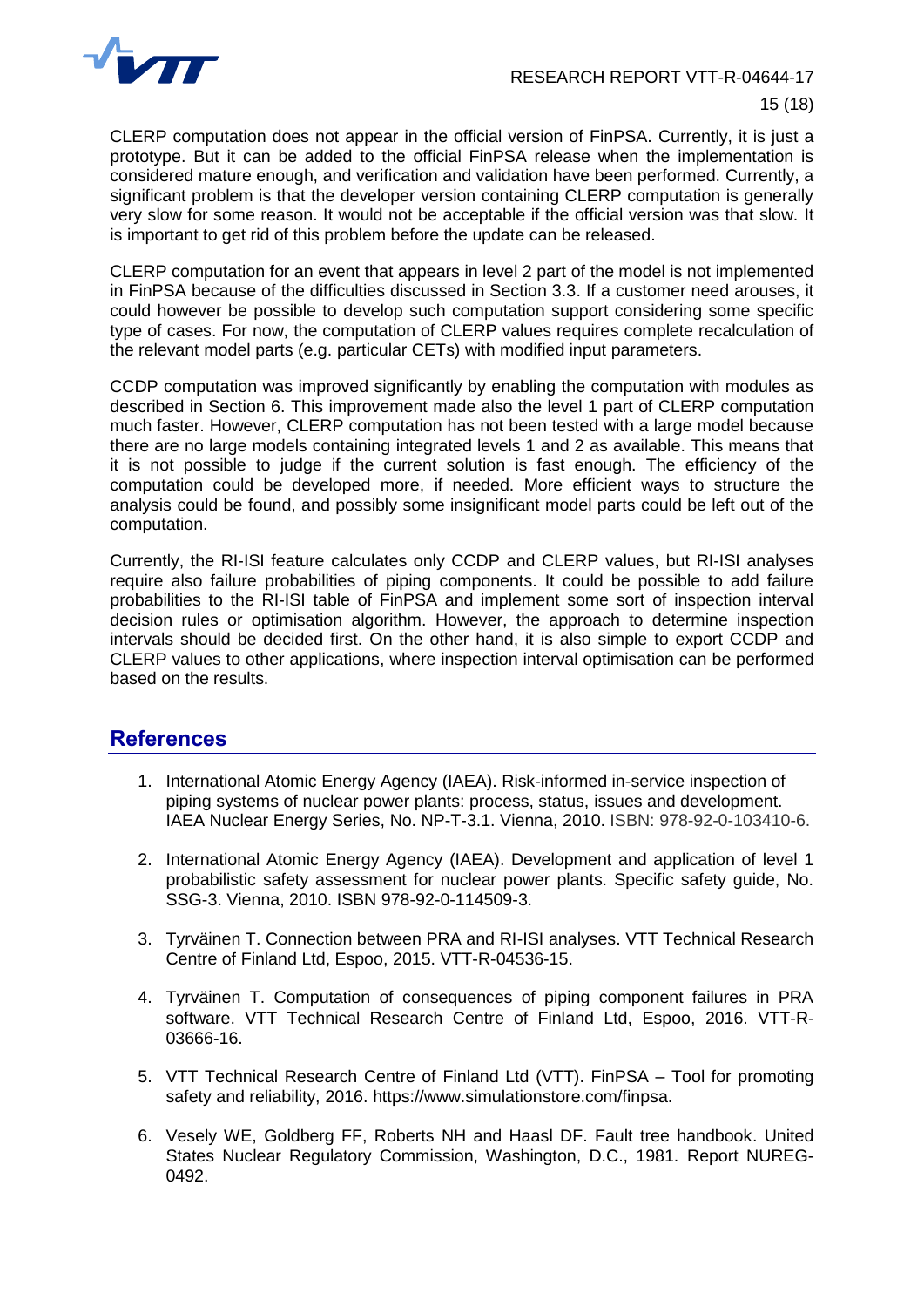

- 7. Tyrväinen T, Silvonen T, Mätäsniemi T. Computing source terms with dynamic containment event trees. 13th international conference on probabilistic safety assessment and management (PSAM 13), Seoul, 2016.
- 8. Tyrväinen T. FinPSA Software testing Verification and validation plan version 1.2. VTT Technical Research Centre of Finland, Espoo, 2014. VTT-R-04125-14.
- 9. Tyrväinen T. FinPSA Software testing Verification and validation results for version 1.0.0.6. VTT Technical Research Centre of Finland Ltd, Espoo, 2015. VTT-R-03715-15.
- 10. Tyrväinen T. FinPSA User guide Tight integration of PRA levels 1 and 2. VTT Technical Research Centre of Finland Ltd, Espoo, 2016. VTT-R-03893-16.
- 11. VTT Technical Research Centre of Finland (VTT). FinPSA manual. Espoo, 2013.
- 12. Mätäsniemi T, Tyrväinen T, Björkman K, Silvonen T. FinPSA Software design Level 2 detailed design. VTT Technical Research Centre of Finland Ltd, Espoo, 2014. VTT-R-04887-14.

### **Appendix: CETL scripts of the example model**

#### **Initial section:**

```
real ST
source ST
sc_id LPC, HPC
routine sc_def
  LPC = 'LPC' | (('HPC' | 'LLC') \& 'C')HPC = ~\sim \text{LPC}return
routine init
  binfreq = PDSCUTSFREQ()
return
routine finish
return
string FM
class FM
routine Binner active
('HE', 'Exp'),
('HP', 'OverPres'),
('CF', 'PF'),
(*, 'OK')return
```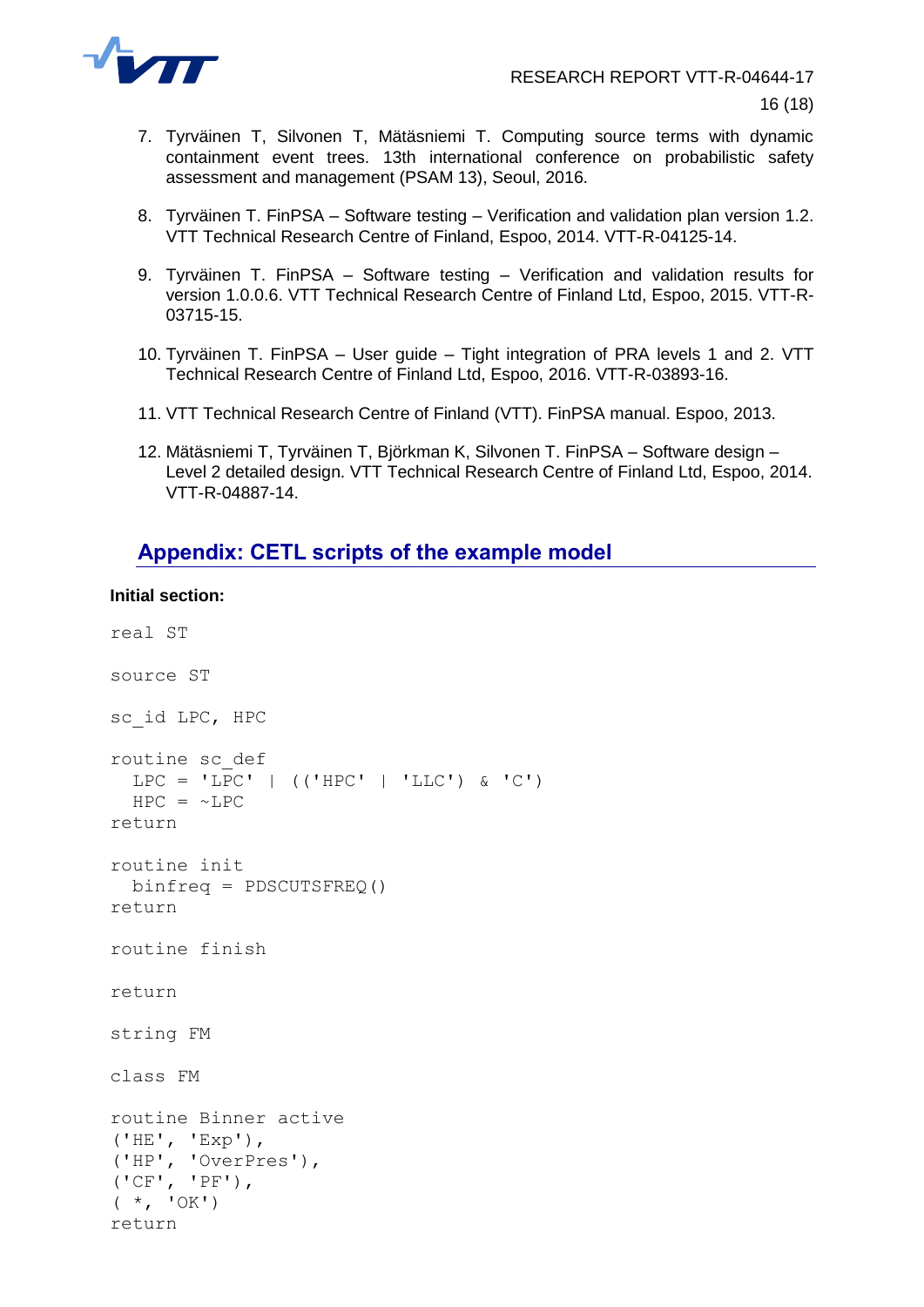

#### **PRES section:**

real p, y routine init return function real LP  $FM = 'OK'$  $ST = 0$  $p = sc$  incl(LPC) return p function nil HP  $y = sc$  incl(HPC) return nil **DEPR section:** real p, x

```
routine init
 p = random(0.005, 2)x = random(0.5, 1.5)if x > 1 then x = 1return
function real DF
 FM = 'HP'ST = xreturn p
function nil DS
 FM = 'OK'ST = 0return nil
```
#### **CF section:**

```
real p, x
routine init
 p = random(0.05, 2)x = random(0.2, 2)if x > 1 then x = 1return
function real CF
 FM = 'CF'ST = xreturn p
```